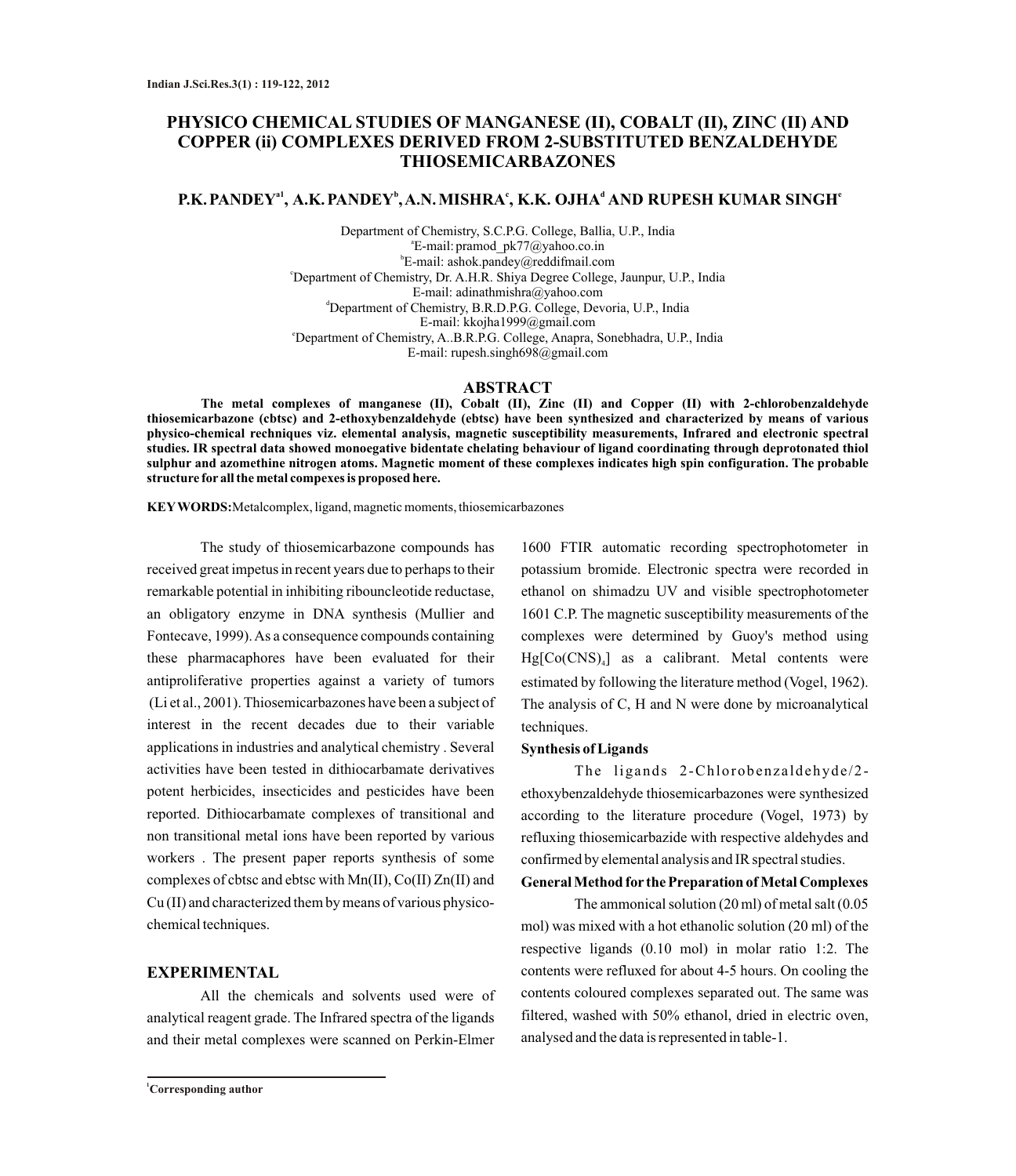## **RESULTS AND DISCUSSION**

Synthesized metal complexes are insoluble in water but are appreciably soluble in DMF, DMSO and

pyridine. The analytical data of all the complexes confirm to 1:2 (M:L) stoichiometric ratio corresponding to general formla  $ML_2$ . (MMn(II), Co(II), Zn(II), and Cu(II), Lebtsc and ebtsc).

| <b>Complexes</b>           | Colour         | % found (Calculated) |             |         |         |
|----------------------------|----------------|----------------------|-------------|---------|---------|
|                            |                | M                    | $\mathbf C$ | $\bf H$ | N       |
| $Mn (C_8H_8N_3SCl)_2$      | Greenish       | 11.50                | 39.80       | 3.40    | 17.35   |
|                            | Yellow         | (11.58)              | (39.76)     | (3.31)  | (17.39) |
| Co $(C_8H_8N_3SCl)_2$      | Greenish Black | 12.15                | 39.59       | 3.25    | 17.21   |
|                            |                | (12.13)              | (39.51)     | (3.29)  | (17.29) |
| $Cu (C_8H_8N_3SCl)_2$      | Dull Red       | 13.00                | 39.04       | 3.18    | 17.14   |
|                            |                | (12.95)              | (39.14)     | (3.26)  | (17.12) |
| $Zn (C_8H_8N_3SCl)_2$      | Light Yellow   | 13.40                | 39.00       | 3.36    | 17.00   |
|                            |                | (13.33)              | (38.97)     | (3.25)  | (17.05) |
| Mn $(C_{10}H_{13}N_3OS)_2$ | Redish Brown   | 11.08                | 47.89       | 5.20    | 16.80   |
|                            |                | (11.14)              | (47.81)     | (5.18)  | (16.74) |
| Co $(C_{10}H_{13}N_3OS)_2$ | Dull Green     | 11.70                | 47.45       | 5.18    | 16.70   |
|                            |                | (11.67)              | (47.53)     | (5.15)  | (16.64) |
| $Cu (C_{10}H_{13}N_3OS)_2$ | <b>Black</b>   | 12.49                | 47.19       | 5.17    | 16.42   |
|                            |                | (12.47)              | (47.10)     | (5.10)  | (16.49) |
| $Zn (C_{10}H_{13}N_3OS)_2$ | White          | 12.92                | 46.97       | 5.20    | 16.33   |
|                            |                | (12.84)              | (46.90)     | (5.08)  | (16.42) |

### **Table 1:Elemental analysis data of Complexes**

### **Infrared Evidences**

A comparative scrutiny of the IR spectral data of complexes with those of free ligand gave clues regarding the dono sites of the ligand molecules. The stretching frequencies appearing at  $\sim$ 3015 $\sim$ 3030 cm<sup>-1</sup> and  $\sim$ 1610 cm<sup>-1</sup> are assigned to  $v(C-H)$  and  $v(C=C)$  vibrations respectively and are suggestive of the aromatic character (Bellamy, 1985) of the ligands and their complexes. The bands boriginated at  $\sim$ 745 $\sim$ 760 cm<sup>-1</sup> may be assigned due to orthosubstitution. The IR spectra of the free ligands show bands in the region  $3370-3125$  cm<sup>-1</sup> assigned to the stretching vibration of the NH and NH, groups. The intensity of these bands is considerably lowered in metal complexes. These changes suggest a system -C=N-NH-CS-NH, participate in the chelate formation. The strong band at  $\sim$ 1532 cm<sup>-1</sup> is due

to  $v(C=N)$  stretching vibration while the medium intensity bands at  $\sim$ 995 $\sim$ 1000 cm<sup>-1</sup> assigned to v(N-N) vibrations. The presence of bands in the region  $2485-2550$  cm<sup>-1</sup> which would be due to  $v(S-H)$  vibrations indicates the ligands in the thiol form. The bands appearing about at  $815 \text{ cm}^{-1}$  in the ligands may be assigned to (C=S) stretching vibrations. However this band suffers a large lowering by  $80105$  cm<sup>-1</sup> in the complexes through the deprotonation of S-H group to yield the mono valent ligand anion and the band at  $\sim$ 1532  $\text{cm}^{-1}$  v(C=N) vibrations shift to lower wave number side by about  $35$ -70 cm<sup>-1</sup> in the metal complexes. This suggests that both thiosemicarbazones behave as monoegative bidentate ligands coordinating via the deprotonated thiol sulphur (C-S) and azomethine nitrogen (C=N) atoms.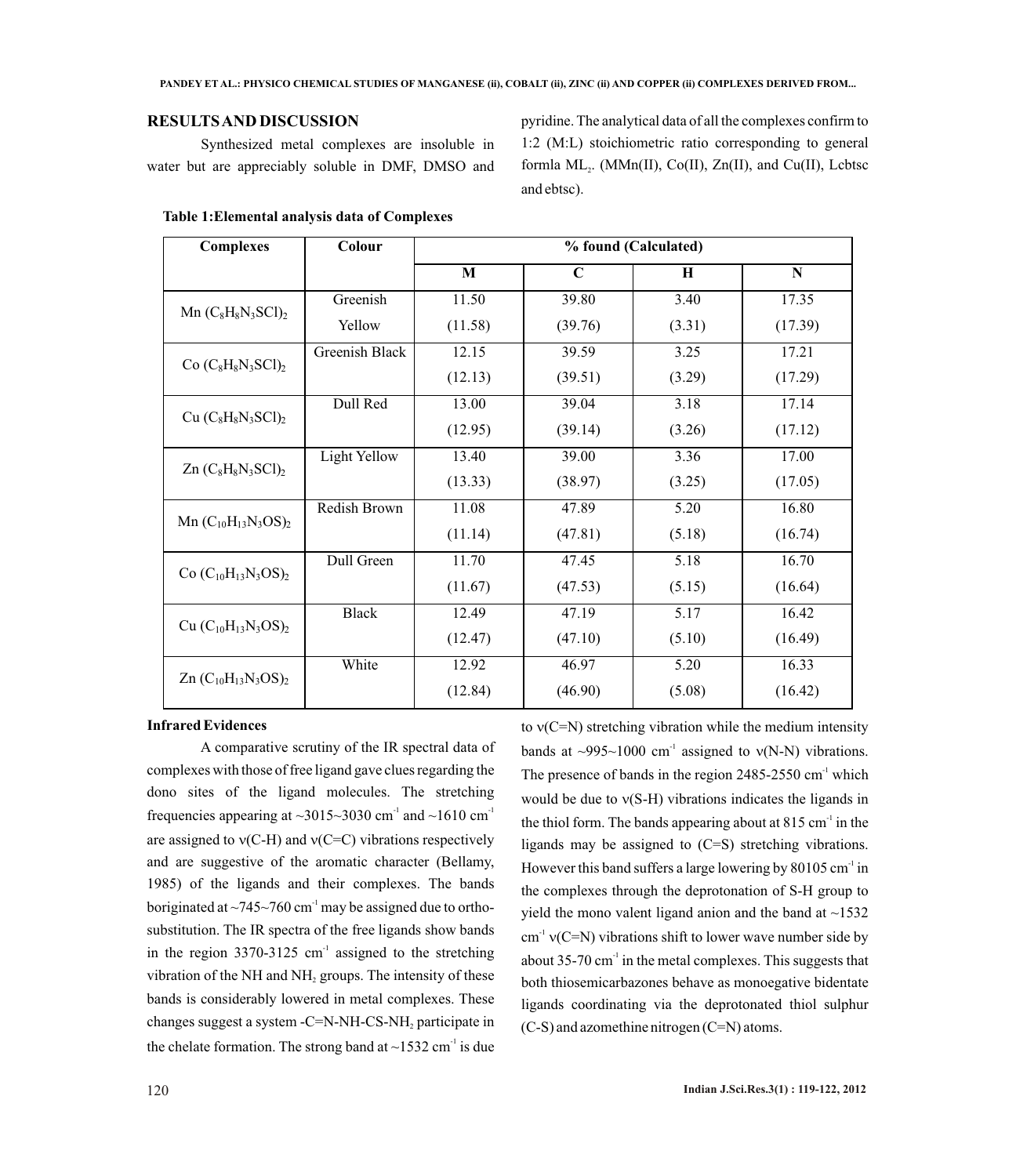## **Magnetic Moment and Electronic Spectral Studies**

The magnetic moments for manganese complexes lie in the range 5.90-5.96 B.M. at room temperature very close to spin only value corresponding to five unpaired electrons, which is obtained for high spin six coordinated

octahedral configuration (Eamshaw, 1962). The electronic spectral bands for Mn(II) complexes of cbtsc and ebtsc lie in the region 18700, 18780 cm<sup>-1</sup>, 23845, 28675 cm<sup>-1</sup> and 31800,  $31740 \text{ cm}^{-1}$  respectively. These spectral bans are assigned as six tetquartet  ${}^{6}A_{1g} \rightarrow {}^{4}T_{1g} ({}^{4}G), {}^{6}A_{1g} \rightarrow {}^{4}E_{g} ({}^{4}G), {}^{6}A_{1g} \rightarrow {}^{4}E_{g} ({}^{4}D)$ 

| <b>Complexes</b>            | <b>Spectral Bands</b> | <b>Assignments</b>                                                                                                                                                | $\mu_{\text{eff}}$ (B.M.) |
|-----------------------------|-----------------------|-------------------------------------------------------------------------------------------------------------------------------------------------------------------|---------------------------|
| $Mn$ (cbtsc–H) <sub>2</sub> | 18700                 | ${}^6A_{1g} \rightarrow {}^4A_{1g} ({}^4G)$                                                                                                                       | 5.96                      |
|                             | 23845                 | ${}^6A_{1g} \rightarrow {}^4E_{1g} ({}^4G)$                                                                                                                       |                           |
|                             | 28708                 | ${}^6A_{1g} \rightarrow {}^4E_{1g} ({}^4D)$                                                                                                                       |                           |
|                             | 31800                 | ${}^6A_{1g} \rightarrow {}^4T_{1g}({}^4P)$                                                                                                                        |                           |
| $Co(cbtsc-H)2$              | 8990                  | $^{4}T_{1g} \rightarrow ^{4}T_{2g}$                                                                                                                               | 4.94                      |
|                             | 16040                 | ${}^{4}T_{1g} \rightarrow {}^{4}A_{2g}$                                                                                                                           |                           |
|                             | 20085                 | ${}^{4}T_{1g} \rightarrow {}^{4}T_{1g}(P)$                                                                                                                        |                           |
| $Cu(cbtsc-H)2$              | 16200                 | ${}^{2}B_{1g} \rightarrow {}^{2}A_{1g}$                                                                                                                           | 1.84                      |
|                             | 21985                 | ${}^{2}B_{1g} \rightarrow {}^{2}E_{g}$                                                                                                                            |                           |
| $Zn$ (cbtsc-H) $2$          |                       |                                                                                                                                                                   |                           |
| $Mn(ebtsc-H)$               | 18780                 | ${}^6A_{1g} \rightarrow {}^4A_{1g} ({}^4G)$                                                                                                                       | 5.90                      |
|                             | 23800                 | ${}^6A_{1g} \rightarrow {}^4E_{1g} ({}^4G)$                                                                                                                       |                           |
|                             | 28675                 | ${}^6A_{1g} \rightarrow {}^4E_{1g} ({}^4D)$                                                                                                                       |                           |
|                             | 31740                 | ${}^6A_{1g} \rightarrow {}^4T_{1g}({}^4P)$                                                                                                                        |                           |
| $Co(ebtsc-H)2$              | 9000                  |                                                                                                                                                                   | 4.86                      |
|                             | 14765                 | $\begin{array}{l} \mathbf{4}_{T_{1g}} \rightarrow \mathbf{4}_{T_{2g}} \\ \mathbf{4}_{T_{1g}} \rightarrow \mathbf{4}_{A_{2g}} \end{array}$                         |                           |
|                             | 19850                 | ${}^4T_{1g} \rightarrow {}^4T_{1g}(P)$                                                                                                                            |                           |
| $Cu(ebtsc-H)2$              | 15470                 |                                                                                                                                                                   | 1.80                      |
|                             | 21600                 | $\begin{array}{l} 2\mathbf{B}_{1\mathrm{g}}{\rightarrow} 2\mathbf{A}_{1\mathrm{g}}\\ 2\mathbf{B}_{1\mathrm{g}}{\rightarrow} 2\mathbf{E}_{\mathrm{g}} \end{array}$ |                           |
| Zn(ebtsc-H) $_2$            |                       |                                                                                                                                                                   |                           |

**Table 2: Electronic spectral data and Magnetic moment of thiosemicarbazone Complexes**